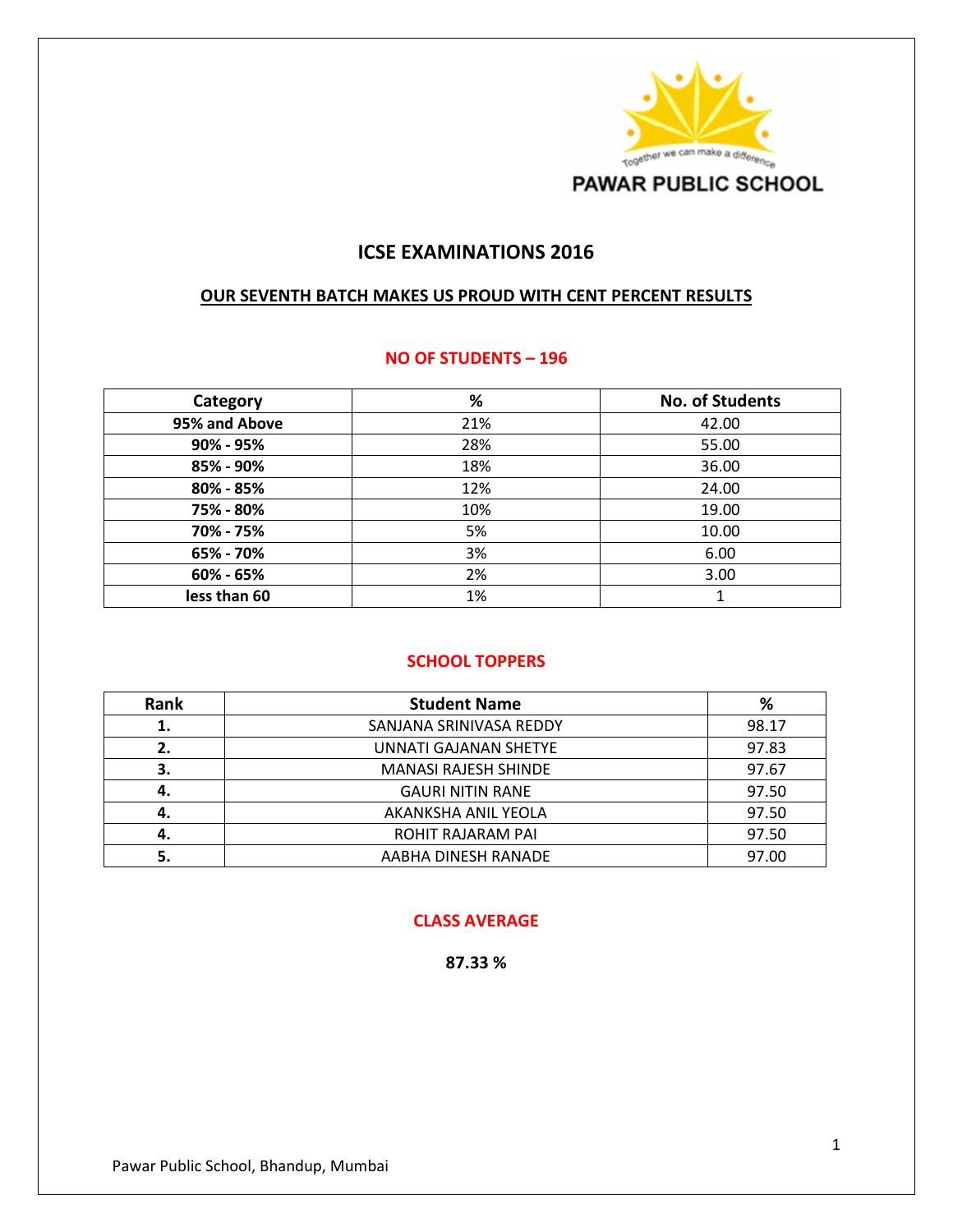

#### **ENGLISH TOPPER**

| Sr. | <b>Student Name</b>       | <b>Marks</b> |
|-----|---------------------------|--------------|
| 1.  | <b>GAURI NITIN RANE</b>   | 95           |
| 2.  | AKANKSHA ANIL YEOLA       | 95           |
| 3.  | PRERNA MOHAN MURUKATE     | 95           |
| 4.  | NAMRATA DEEPAK TOLANI     | 95           |
| 5.  | ATHARVA HEMANT NARVEKAR   | 95           |
| 6.  | <b>RIA RAHUL ASGEKAR</b>  | 95           |
|     | SWARANGEE SURENDRA CHAVAN | 95           |

#### **HINDI TOPPERS**

| Sr.                     | <b>Student Name</b>             | <b>Marks</b> |
|-------------------------|---------------------------------|--------------|
| $\mathbf{1}$            | SANJANA SRINIVASA REDDY         | 99           |
| $\overline{2}$          | ABHISHEK LALATENDU ACHARYA      | 99           |
| 3                       | AKASH JITENDRA MAURYA           | 99           |
| 4                       | SIDHANT CHETAN LODAYA           | 99           |
| 5                       | <b>RAMESH KRISHNAN</b>          | 99           |
| 6                       | PRANAV JAGDISH AHUJA            | 99           |
| $\overline{\mathbf{z}}$ | PRERNA MOHAN MURUKATE           | 99           |
| 8                       | AAFIYA SHAMSHAD HUSSAIN         | 99           |
| 9                       | <b>GRISHMA GIRISH DHAR</b>      | 99           |
| 10                      | PANKTI KETAN NANAVATI           | 99           |
| 11                      | DHIRAJ PANKESH JAIN             | 99           |
| 12                      | SHREYA SATISH POOJARI           | 99           |
| 13                      | NEEHARIKA RAJESH TAWADE         | 99           |
| 14                      | HIMARASHMI SHIVANAND SHETTY     | 99           |
| 15                      | NAMRATA NIRMALYA DFB            | 99           |
| 16                      | SIDDHARTH UMASHANKAR PANDEY     | 99           |
| 17                      | MADHURA UDAY INAMDAR            | 99           |
| 18                      | <b>DISHA RAKESH RATHI</b>       | 99           |
| 19                      | <b>MANSI</b>                    | 99           |
| 20                      | LAKSHMI DEVI MURALIDHARAN MENON | 99           |
| 21                      | <b>KRITEE PANKAJ RAI</b>        | 99           |
| 22                      | RENITA ANN ALEX                 | 99           |
| 23                      | RIYA RAMESH JAIN                | 99           |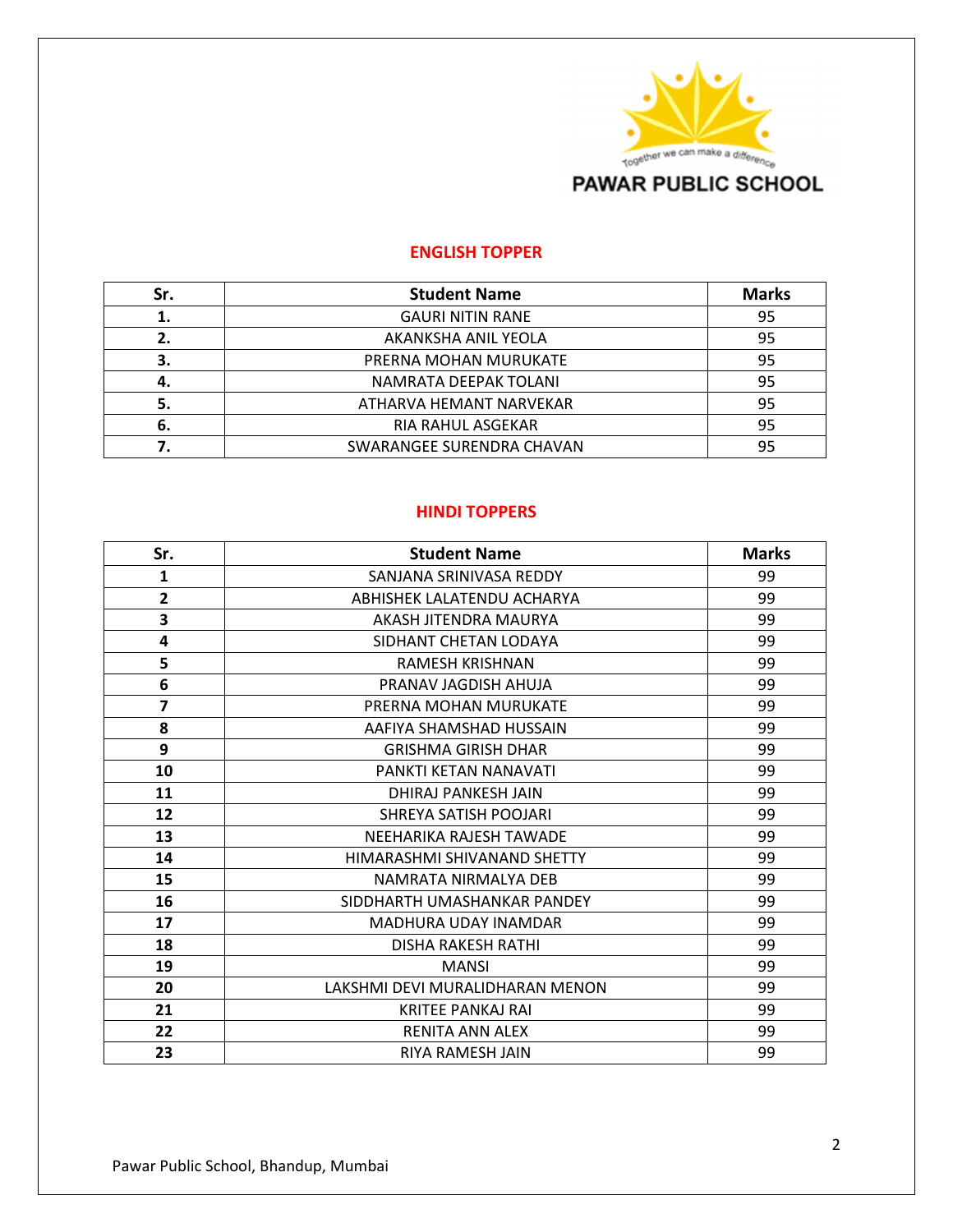

# **PAWAR PUBLIC SCHOOL**

## **MARATHI TOPPERS**

| Rank | <b>Student Name</b>         | <b>Marks</b> |
|------|-----------------------------|--------------|
|      | UNNATI GAJANAN SHETYE       | 99           |
|      | <b>MANASI RAJESH SHINDE</b> | 99           |
| 3    | AABHA DINESH RANADE         | 99           |
| 4    | PUSHKAR SUSHIL RAUT         | 99           |
|      | AISHWARYA SAMBHAJI TUPE     | 99           |
| 6    | ATHARVA PRAMOD ANERAO       | 99           |
|      | SIMRAN JAGDISH SAWANT       | 99           |

## **HISTORY CIVIC GEO TOPPERS**

| Sr. | <b>Student Name</b>   | <b>Marks</b> |
|-----|-----------------------|--------------|
|     | ROHIT RAJARAM PAI     | 100          |
|     | ATHARVA SUNIL SAMEL   | 100          |
|     | SANEEKA RAJESH VAIDYA | 100          |
|     | SIDHANT CHETAN LODAYA | 100          |

## **MATHEMATICS TOPPERS**

| Rank | <b>Student Name</b>          | <b>Marks</b> |
|------|------------------------------|--------------|
|      | SANJANA SRINIVASA REDDY      | 100          |
|      | <b>UNNATI GAJANAN SHETYE</b> | 100          |
|      | <b>MANASI RAJESH SHINDE</b>  | 100          |
| 4    | AABHA DINESH RANADE          | 100          |
|      | PUSHKAR SUSHIL RAUT          | 100          |
| 6    | NAMRATA DEEPAK TOLANI        | 100          |
|      | RAJ PURUSHOTTAM KHISMATRAO   | 100          |

#### **SCIENCE TOPPERS**

| Sr. | <b>Student Name</b>     | <b>Marks</b> |
|-----|-------------------------|--------------|
|     | SANJANA SRINIVASA REDDY | 99           |
|     | UNNATI GAJANAN SHETYE   | 99           |
|     | ATHARVA SUNIL SAMEL     | 99           |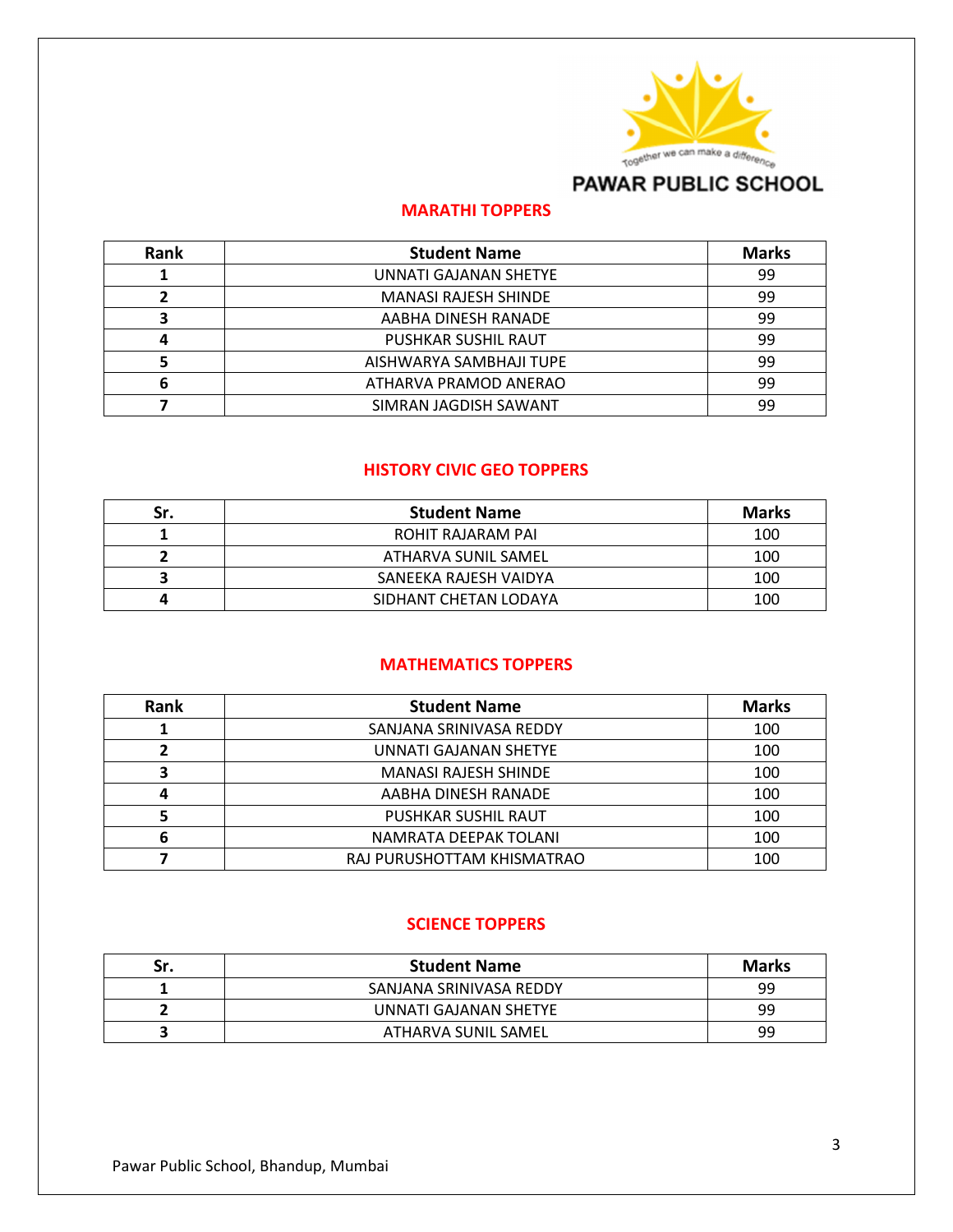

#### **ENVIRONMENTAL SCIENCE TOPPER**

| ٠.,<br>JI. | <b>Student Name</b>           | Marks         |
|------------|-------------------------------|---------------|
|            | <b>MAHAVIR SHAH</b><br>AASHNA | oc<br>$\circ$ |

#### **ART TOPPER**

| ٠.,<br>JI. | <b>Student Name</b>                     | arks      |
|------------|-----------------------------------------|-----------|
|            | JAYKAR SHETTY<br>. HRFV<br>$\mathbf{v}$ | o٢<br>۔ ب |

#### **COMMERCIAL APPLICATION TOPPER**

| Sr. | <b>Student Name</b>   | <b>Marks</b> |
|-----|-----------------------|--------------|
|     | UNNATI GAJANAN SHETYE | 100          |
|     | ROHIT RAJARAM PAI     | 100          |

#### **COMPUTER APPLICATION TOPPERS**

| Sr. | <b>Student Name</b>     | <b>Marks</b> |
|-----|-------------------------|--------------|
|     | SANJANA SRINIVASA REDDY | 100          |
|     | AADESH ANAND            | 100          |

### **HOME SCIENCE TOPPERS**

| Sr. | <b>Student Name</b>     | <b>Marks</b> |
|-----|-------------------------|--------------|
|     | JAYASHREE PRAKASH BIRJE | 100          |
|     | SARANGA ATUL SAWANT     | 100          |

#### **PHYSICAL EDUCATION TOPPERS**

| Sr. | <b>Student Name</b>        | <b>Marks</b> |
|-----|----------------------------|--------------|
|     | AKANKSHA ANIL YEOLA        | 100          |
|     | MEGHASHYAM VIDYADHAR PARAB | 100          |